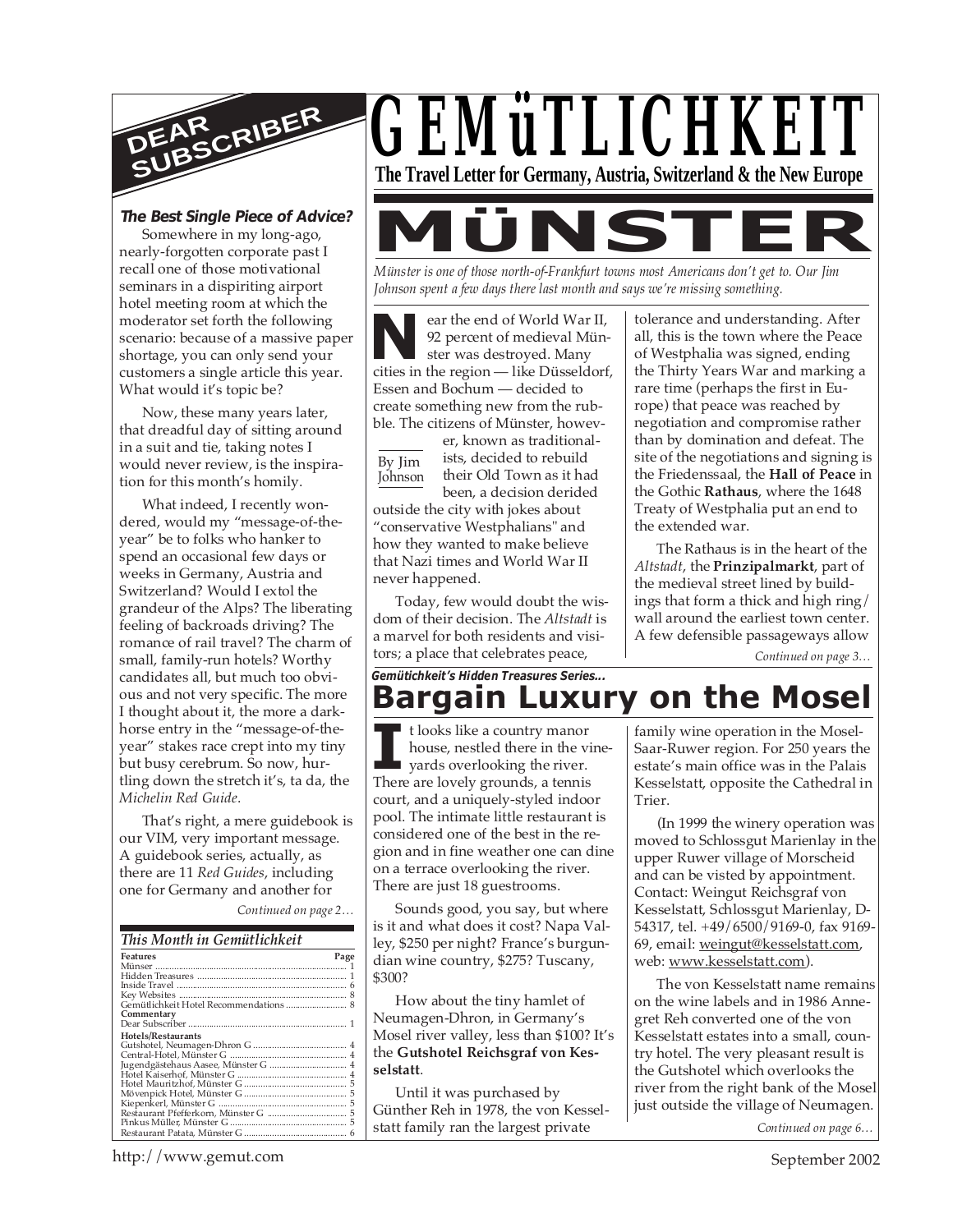### *DEAR SUBSCRIBER Continued from page 1*

Switzerland. (For reasons not known by this space there is no *Michelin Red Guide* for Austria, only the *Green Guide* for sights.)

Except for the Internet, which so far we are unable to fit in a suitcase or access from a wide spot along a Black Forest backroad, Michelin's *Red Guide* series produces the most useful and amazing travel books around. For the counties they cover, the *Red Guides* are the world's best collection of essential travel information. Not only are they always with us in Europe, at home they are a travel reference we consult virtually every day.

The traveler who sticks to the best-known destinations — Munich, Salzburg, Lucerne, Rothenburg will survive with a garden variety, all-purpose guide like Frommer or Fodor, but for those who want to take even one step off the beaten path, Michelin has no peer. Want to find a place to stay in the Baden-Württemberg town of Leonberg (15 miles out of Stuttgart), for example? Probably not, but just in case, Michelin can tell you. Forget Fodor or Frommer. For them, Leonberg and more than 1,000 other towns covered in the *Red Guide*, don't exist.

Even for a major city like Munich, Michelin rates about twice as many hotels and restaurants as Frommer. In fact, the *Michelin Red Guide for Germany* lists some 2,500 towns and cities and around 10,000 hotels and restaurants.

But, as you'll see below, *Red Guides* are more than an extensive listing of hotels and restaurants. Much more.

*(In describing the Red Guide series, we use Germany as our example, though the other guides, including Switzerland, are just as comprehensive. We have starred those features we find particularly useful.)*

★ **City info & maps:** For each city listed, Michelin supplies a wealth of information: postal code, telephone area code, altitude, population, number of chair and ski lifts, tourist office address plus phone and fax numbers, the availability of recreational activities such as golf courses and major tourist attractions like museums, castles, etc. For those using separate Michelin maps, the correct map number is noted along with coordinates for locating the town on the map.

One feature worth the price of the book is the approximately 150 city maps. Spotted on them are the hotels and restaurants listed in the guide. In a city like Munich that can be 200 or more. You can imagine how handy it is to have the location of your hotel marked on a map of the city you're driving into for the first time. Also noted on these city maps are the major tourist sights with map coordinates found in the city listing.

★ **"Best places" locator maps:** Near the front of the book 11 pages of maps show towns in which Michelin finds particularly pleasant hotels and restaurants. An auto traveler can quickly determine which of them is within an easy drive. It is then a simple matter to go to the alpha list of

towns to find phone numbers and call for reservations.

• **Area maps**: The listing for some 40 major cities is accompanied by an area map that shows nearby towns with Michelin-approved hotels and restaurants that are within a 30 minute drive of the center of the major city. Let's say, for example, that you're in Freiburg im Breisgau in the southwest corner of the country; there's a convention in town and the hotels are booked. A quick scan of the area map for Freiburg shows some 50 towns with Michelin-rated hotels and restaurants within a 30-minute drive of the town center. These area maps also highlight the location of restaurants Michelin ranks in its top four restaurant categories.

**• Distance between cities:** Charts show driving distances between the major cities of both Germany and Europe. When one combines these

*Continued on page 8…*

# **Using Gemütlichkeit**

• Foreign currency prices are converted to U.S. dollars at the exchange rate in effect at the time of publication. • Hotel prices listed are for one night. Discounts are often available for longer stays.

• All hotel prices include breakfast unless otherwise noted.

• Local European telephone area codes carry the "0" required for in-country dialing. To phone establishments from outside the country, such as from the USA, do not dial the first "0".

# **Logging on to our Website**

Except for the most recent 12, back issues in text format from January 1993 are available free to subscribers only at http://www.gemut.com (click on "For Members Only"). To access the issues enter the user name and password published in this space each month. The June codes are:

User Name: **mstr** Password: **1240**

|             | $\frac{N_{\text{col. 16, No. 8}}}{\text{Sent 2002}}$ $\overline{GEM\ddot{u}TLLICHKEIT}$ | I HOTEL RESTAURANT RATING KEY    |                           |                                    |
|-------------|-----------------------------------------------------------------------------------------|----------------------------------|---------------------------|------------------------------------|
| Sept. 2002  | The Travel Letter for Germany, Austria, Switzerland & the New Europe                    | <b>Rating Scale</b><br>Excellent | <b>Scale</b><br>$16 - 20$ | <b>Restaurant Criteria</b><br>Food |
| Dublichare: | Pobert H & Elizabeth & Rector                                                           | Above Average                    | 15<br>$12 -$              | Service                            |

| <b>Publishers:</b><br>Editor:                                                                                                                                                                                                                                                                                                                                                                                                                    | Robert H. & Elizabeth S. Bestor<br>Robert H. Bestor |  |  |  |  |
|--------------------------------------------------------------------------------------------------------------------------------------------------------------------------------------------------------------------------------------------------------------------------------------------------------------------------------------------------------------------------------------------------------------------------------------------------|-----------------------------------------------------|--|--|--|--|
| <b>Contributors:</b>                                                                                                                                                                                                                                                                                                                                                                                                                             | Doug Linton, C. Fischer, R. Holliday, Jim Johnson   |  |  |  |  |
| <b>Web Master:</b>                                                                                                                                                                                                                                                                                                                                                                                                                               | Paul T. Merschdorf                                  |  |  |  |  |
| <b>Consulting Editor:</b>                                                                                                                                                                                                                                                                                                                                                                                                                        | Thomas P. Bestor                                    |  |  |  |  |
| <b>Subscription Dept:</b>                                                                                                                                                                                                                                                                                                                                                                                                                        | Kurt Steffans                                       |  |  |  |  |
| <b>Subscriber Travel Services:</b>                                                                                                                                                                                                                                                                                                                                                                                                               | Andy Bestor, Laura Riedel                           |  |  |  |  |
| Gemütlichkeit (ISSN 10431756) is published 11 times each year by UpCountry<br>Publishing, 288 Ridge Road, Ashland OR 97520. TOLL FREE: 1-800/521-<br>6722 or 541/488-8462, fax: 541/488-8468, e-mail travel@gemut.com. Web<br>site: www.gemut.com. Subscriptions are \$67 per year for 11 issues. While<br>every effort is made to provide correct information in this publication, the<br>publishers can make no quarantees regarding accuracy. |                                                     |  |  |  |  |
|                                                                                                                                                                                                                                                                                                                                                                                                                                                  | BOOTHAOTED OFUD ADDDEDD OUAUGED TO                  |  |  |  |  |

**POSTMASTER: SEND ADDRESS CHANGES TO:** Gemütlichkeit, 288 Ridge Road., Ashland OR 97520

| Above Average                | 12 - 15   | Service                    | 20%                      |
|------------------------------|-----------|----------------------------|--------------------------|
| Average                      | 8 - 11    | Atmosphere                 | 15%                      |
| Adequate                     | 4 -       |                            |                          |
| Unacceptable                 | -3<br>ი - |                            |                          |
| <b>Hotel Rating Criteria</b> |           | <b>Value Rating</b>        | <b>Scale</b>             |
| People/Service               | 30%       | <b>Outstanding Value</b>   | $17 - 20$                |
| Location/Setting             | 15%       | Very Good Value            | - 16<br>12 <sup>12</sup> |
| Guestrooms                   | 30%       | Average Value              | 9 - 11                   |
| Public rooms                 | 5%        | <b>Below Average Value</b> | 8<br>5 -                 |
| Facilities/Restaurant        | 20%       | A Rip-Off                  | 4                        |
|                              |           |                            |                          |

#### **Special** *O* Designation

By virtue of location, decor, charm, warmth of management, or combination thereof, an especially pleasant establishment.

Food 65%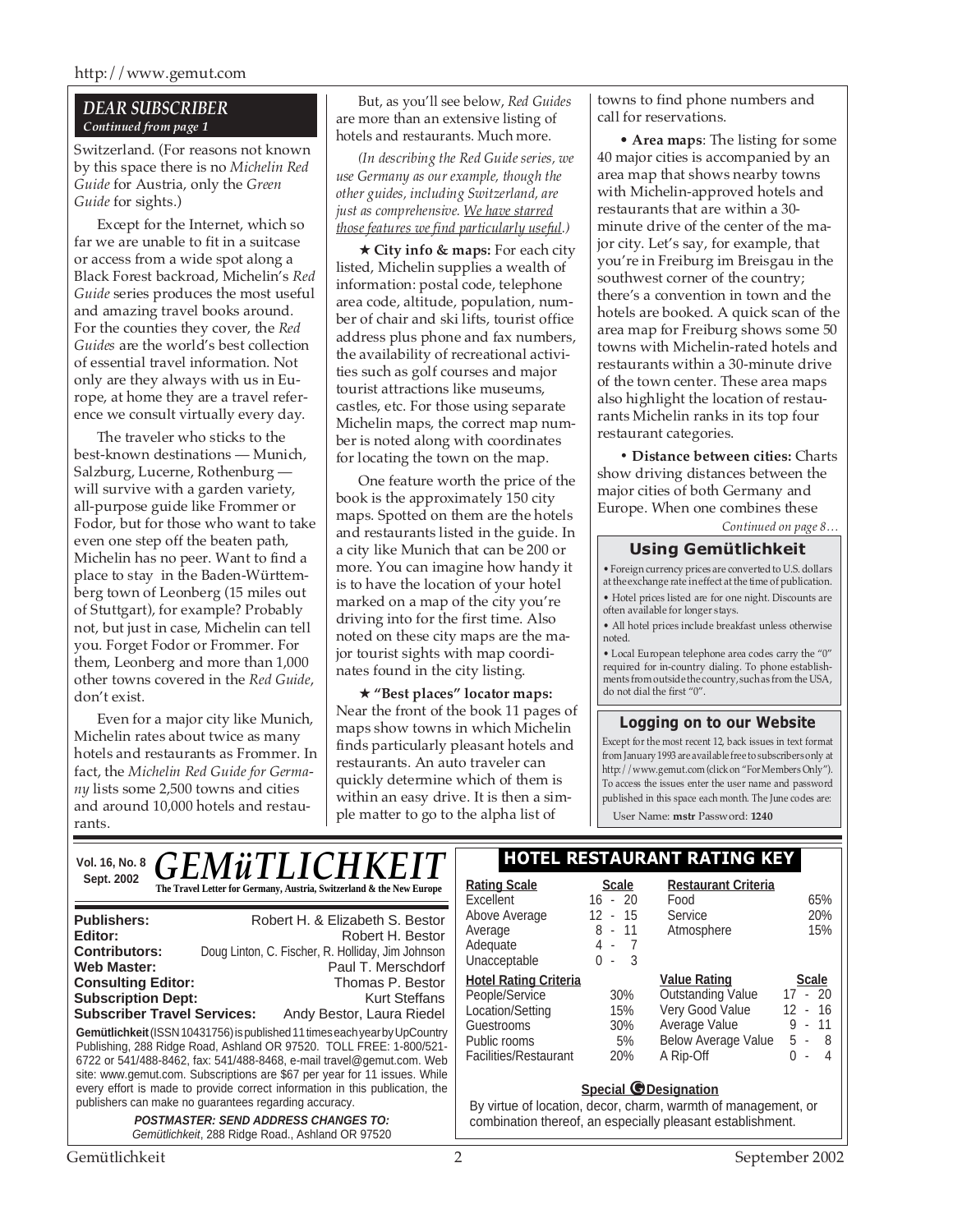# *MÜNSTER Continued from page 1*

access to the center through the 14<sup>th</sup> century arcade. This wonderful medieval arcade contains some of the city's brightest architecture and most upscale shops.

From the Prinzipalmarkt, visitors can crane their necks to see three iron cages hanging from the tower of the late Gothic **Lampertikirche** (St. Lampert's Church). They were used in 1536 to make an example of three Anabaptists, whose bodies were placed in the cages for the populace to view and for birds to ravage. At night, a single light in each casts an eerie glow over the street cafes. Every evening except Tuesday, from 9 to midnight a trumpeter continues a 500-year-old tradition by blowing his horn on the hour and half-hour to signify that all is safe. (Don't expect heraldry: the horn sounds more like a dying cow than an all-clear signal.)

In nearby **St. Paul's Cathedral**  one of the city's 90 churches — visitors find superb examples of a  $13<sup>th</sup>$ century church making the transition from Romanesque to Gothic. But the greatest attraction for many is the astronomical clock, built in 1540 and designed to tell the time, date, day, season, orbits of then-known planets, phases of the moon and position of the sun — for 532 years. On the quarter hour, Chronus, the Greek God of Time, rings a bell and flips an hourglass. Every hour, a wooden watchman blows his horn,

If the *Altstadt* is the heart of the city, the **Promenade** is its gentle embrace. The 3.5-mile ring, built when the city ramparts were removed a century ago, surrounds the old town with a three-lane path — one dedicated to cyclists (nearly a third of the city commutes by bicycle), the other two to walkers — with a canopy of trees and a border of meadows. Early in the day it brims with office workers and students, but by mid-morning, shoppers and tourists take over. In the evening it takes on a more romantic air. Couples walk hand-inhand and unabashedly show their affection. It's no coincidence that a stretch of the town's greenway has

#### **Münster Basics Population:** 280,000

**Elevation:** 52 meters/159 feet

**Tourist Information:** Stadt Münster Münster Marketing, Klemensstrase 10, D-48143 Münster, tel. +49 0251 492 2724, web: www.münster.de, email: tourismus@stadt-münster.de

#### **Driving Distances:**

|                         | 228 km 141 miles |  |  |  |  |
|-------------------------|------------------|--|--|--|--|
|                         | 467 km 290 miles |  |  |  |  |
|                         | 156 km 97 miles  |  |  |  |  |
|                         | 276 km 173 miles |  |  |  |  |
|                         | 280 km 174 miles |  |  |  |  |
|                         | 280 km 173 miles |  |  |  |  |
|                         |                  |  |  |  |  |
| 3:12                    |                  |  |  |  |  |
| 3:30                    |                  |  |  |  |  |
| 1:35                    |                  |  |  |  |  |
|                         |                  |  |  |  |  |
| 2:16                    |                  |  |  |  |  |
| 6:25                    |                  |  |  |  |  |
| <b>Nearest Airport:</b> |                  |  |  |  |  |
|                         | 3:30             |  |  |  |  |

Münster/Osnabrück

#### **Internet Info:**

All major museums and attractions link from www.münster.de. Other sites: www.hhog.de/münster (English), www.velotours-ms.de, www.münsterland.com

been dubbed the *Schmusepättken*  the smooching path.

Greenways are everywhere in Münster, sometimes called "The City of 1000 Gardens." Many are on the River Aa, which flows around and through the *Altstadt*. Others are along the Aasee, an artificial lake built to control flooding and now a refuge bordered by a tangle of tree-lined walkways. On summer days, a rainbow of sailboats puffs from one bank to the other.

Visitors to Münster are often surprised by the amount of Baroque architecture, since the style rarely made it this far north. Fortunately, one of the town's prime architects, Johann Konrad von Schlaun, was quite taken with Baroque styles and often visited Italy to learn its techniques. Three outstanding structures make up the so-called Baroque Island: **Erbrostenhof Palace**, **Clemenskirche** and **Dominikanerkirche**. Münster also offers an eclectic range of museums: Picasso, Carnival, Bible, Organ, Lacquer Art, Geology-Paleontology, Railway and Leper.

Though the *Altstadt* was rebuilt as faithfully as possible, much of the architecture lacks the decorative elements of the original. For example, while a roof, gable or facade may follow the original architectural lines, it may not display the former detailed carvings — locals call it "simplified reconstruction." But building owners don't hide it and proudly show two dates on their buildings: the date of original construction and the date the rebuilt structure was finished.

Münster is neither static nor stuck in the past. Buildings have a purpose, and shoppers, office workers, residents and visitors keep the town alive and vibrant. It doesn't hurt that half of the city's residents are under 25, and a full 20% are students. It celebrates both the past and the future. **The City Theater**, for example, integrates modern architecture with the single remaining wall of the bombed-out Romberger Hof Palace.

Every 10 years, Münster invites sculptors and other artists to design massive works of art for outdoor display in places of meaning and context. This growing collection can be seen around the city as part of the so-called *Skulp-Tour*.

Perhaps the most famous work is "Tolerance through Dialog," just behind the **Hall of Peace**. It's nothing more than two large metal chairs facing each other, encouraging visitors to sit and talk with other visitors.

*Skulp-Tour* follows a long tradition of pointed symbolism — at least 350 years' worth. In the **Hall of Freedom**, be sure to look closely at the emblems carved and painted into the walls. One, showing the futility of war, has two headless warriors fighting over a single head.

The **Cathedral** houses symbolism that transcends Catholicism. Bishop Clemens-August von Galen, the "Lion of Münster," opposed the actions of the Nazis, often in indirect yet powerful ways. In the church, a hammer stands poised to strike an anvil. The bishop's message: the hammer — the Nazis — may have the power, but the anvil — the strength and will of the people will endure long after the hammer has crumbled.

For those who can, bicycling is an excellent way to view the city. It's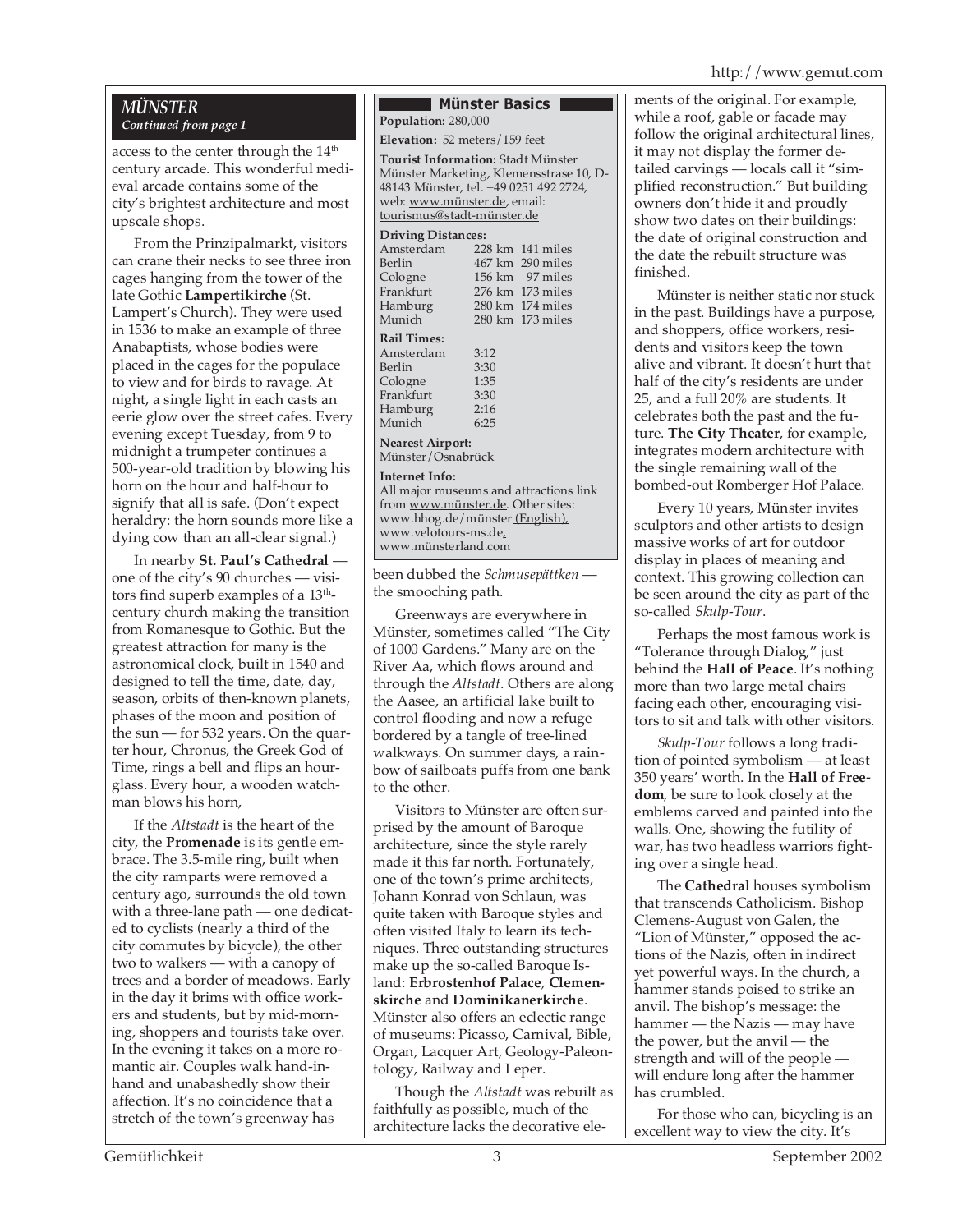faster than walking, cheaper than driving (high parking costs) and more convenient than buses. There are no hills and directional signs and bike lanes are clearly marked. In Münster, the bicycle is clearly king: they are allowed to pull closer to intersections and get an advance green light in order to clear the intersection faster and safely. If walking or cycling is too exerting, especially with the cobblestone surfaces, you might consider traveling by rickshaw with a driver/guide (email: schuhler@velotours-me.de, tel. +49/ 0251/2704310). Prices depend on duration, distance and nature of the tour. You can also rent a rickshaw and drive it yourself.

Minutes from the *Altstadt* (by any means of transportation), the Aasee provides access to the city's **Mühlenhof Open Air Museum** and the **All-Weather Zoo**. The former is a collection of Westphalian farm buildings such as an apiary, a stable, a windmill, a smithy, a shoemaker's shop and a small store. The zoo is a mustvisit. There are 3,100 animals including dolphins, penguins, lions, tigers, rhinos, orangutans and many other species. Both zoo and museum can be reached by foot, car or bus — or, even better, aboard the Aasee excursion boat, the *Professor Landois*, which stops at stations around the lake.

A nearby stop on the *Skulp-tour* seems to summarize the Münster experience. On a peaceful knoll by the Aasee, "Looking Up, Reading the Words" invites passersby to stop and reflect. The sculpture can easily be mistaken as a giant antenna, but upon closer examination the visitor can see the wires form words: "Lie in the grass and look up. No one is around. Look at the open heaven in the blue above where clouds roll across the sky — perhaps the most beautiful thing you've ever done or seen." For some, perhaps, like a visit to Münster.

*(In a coming issue, we'll look at Münster's surrounding areas, Münsterland, an intriguing landscape of medieval towns, small farming villages, and more than 100 moated castles.)*

# **Accommodations**

**EDITOR'<sup>S</sup> CHOICE** Central Hotel Horst Heiringhoff is not only a hotelier, but a collector of art and a supporter of artists. Some 200 pieces of original modern art and dozens of signed posters fill his friendly inn, both in public spaces and in each guestroom. Many were donated by artists who lived there or whose galleries Heiringhoff visited and supported. In many ways, the Central is an art gallery with 20 guestrooms. It's more personal than most hotels, almost homelike. Guests are greeted in a front parlor; no registration desk is evident. Like much of the art, the hotel is modern and features all expected amenities.

It's difficult to suggest specific rooms; Heiringhoff prefers to discuss tastes and preferences with prospective guests and then make recommendations. Indeed, he doesn't even have a price list, other than one required by law to show the maximum rate (€130 /\$127 double). "It depends on what I have available, the time of year, but also on how I feel about the person," says Heiringhoff. "What are his circumstances? Why does he want to come here? Do I like him?" A good bet, however, is the guesthouse. It's a wonderful marriage of medieval halftimber architecture and modern steel girders integrated with wood and stone.

The hotel is across the street from the Landesmuseum and barely a block from the new Picasso Museum.

**Daily Rates:** Doubles to €130 (\$127) **Contact:** Central Hotel, Aegidiistrasse 1-3, D-48143 Münster, tel +49 0251 520 250

**Rating:** QUALITY 16/20, VALUE 17/20

# Jugendgästehaus Aasee

While the Jugendgästehaus Aasee on the Aasee is technically a youth hostel, it's equally appropriate for adults and families. All rooms hold either four or two guests (singles can pay extra for a double), and each has its own shower and toilet. Bed linens and towels are provided. Breakfast is included, and you can sign up for an inexpensive lunch and dinner as well.

The lobby has a bright, cheery,

international feel, with guests of all ages sharing experiences. Some foursomes obviously met at the Jugendgästehaus and decided to do a day's exploring together.

Several rooms offer superb views of the Aasee. They can be requested in advance. It's 10 minutes on foot to the Prinzipalmarkt.

**Contact:** Jugendgästehaus Aasee, Bismarckallee 31, D-48151 Münster, tel +49/0251/53 02 80, fax 53 02 850 **Daily Rates:** Singles €37 (\$37), doubles €52.40 (\$51). Must be member of the International Youth Hostel Federation, but memberships are available for  $\in$ 18 (\$18) for an adult or family. Specially equipped rooms for disabled guests.

**Rating:** QUALITY 11/20, VALUE 15/20

# Hotel Kaiserhof

The century-old Kaiserhof, just a five-minute walk from the city center and across from the rail station, has been owned by the Cremer family for nearly 60 years. For the current generation, who today are overseeing extensive renovations, it's a work of love. Personally selected antiques, sculptures, paintings, and tapestries fill the public spaces, as do flowers and bowls of fruit for guests who need a snack. The feeling is like visiting some dear, sophisticated, wealthy relatives: you feel entirely welcome and comfortable, but an occasional "wow" may escape your lips.

"I don't want people just to sleep here," Herr Cremer says. "I want them to relax and take in the atmosphere." It's an atmosphere that varies wonderfully from floor-to-floor. The 112 rooms and suites are spread across five themed floors: 1<sup>st</sup>-Mediterranean, 2<sup>nd</sup>-Kaiser, 3<sup>rd</sup>-Art, 4<sup>th</sup>-Classical, 5<sup>th</sup>-Avant Garde. If you like history, you may enjoy the second floor. If you like zebra designs in the carpets, the fifth floor may be calling. As each floor is different, each room is individually designed. Number 214 has a triangular bathtub; Number 212 has a bed built partially into two walls. If you don't mind a jungle theme, Number 501 is a large top-floor double. All except the jungle are air-conditioned.

**Daily Rates:** Singles €75 (\$74), dou-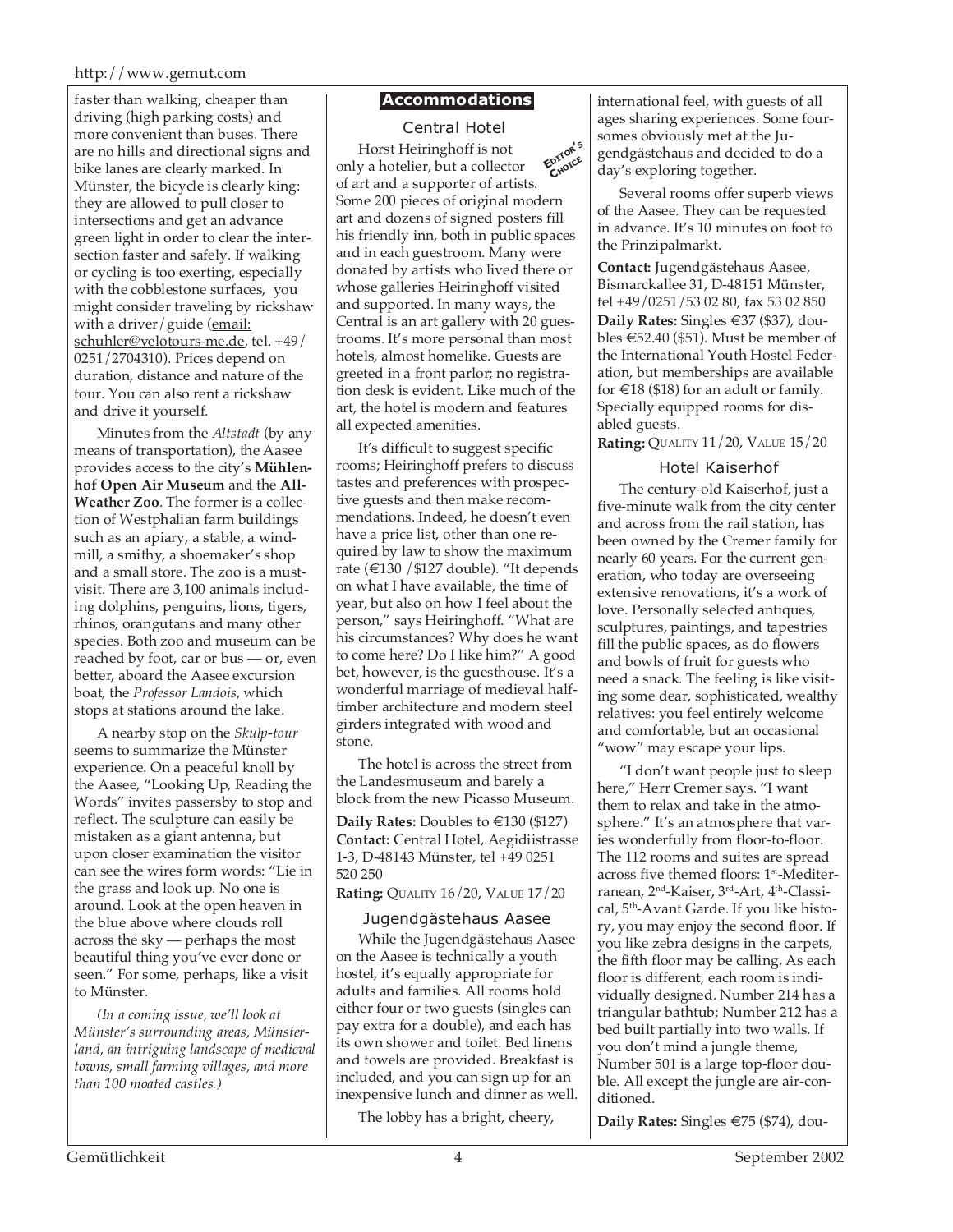bles €98 (\$97). Breakfast €9.2 (\$9). **Contact:** Hotel Kaiserhof, Bahnhofstrasse 14, D-48143 Münster, tel. +49 0251 4 1789, fax +49 0251 417 86 66. Email: hotel@kaiserhof-Münster.de. Web: www.kaiserhof-Münster.de **Rating:** QUALITY 15/20, VALUE 16/20

# Hotel Mauritzhof

The Mauritzhof bills itself as "Münster's Design-Hotel," one of a growing number of hotels that avoid the mass production look and instead use original works of art to create a distinct ambiance in each room.

Entrance is through a modern foyer with reception kiosk in the center, a sitting area to the left, and bar and snack area to the right. All rooms have the usual high-standard amenities, as well as air conditioning or a less intrusive air exchange system.

Nearly 80 percent of guests are repeat visitors, most of whom have become drawn to a favorite room. In the Mauritzhof, the best rooms overlook the green, wooded, quiet Promenade. For friends traveling together, a fun choice may be basement rooms 10-12, which share a private courtyard. Room 79, on the top floor, offers wooden floors and slanted roof.

**Daily Rates:** Singles €85-90 (\$83-\$88), doubles €95-105 (\$93-\$103), junior suites €125-135 (\$123-\$132). Breakfast €12 (\$12). Parking €9 (\$9). Weekend discounts sometimes offered.

**Contact:** Hotel Mauritzhof, Eisenbahnstrasse 15-17, D-48143 Münster, tel +49 0251 41720, fax +49 0251 46686, email: info@mauritzhof.de, Web: www.mauritzhof.de **Rating:** QUALITY: 15/20, VALUE 15/20

# Mövenpick Hotel

The Münster Mövenpick has the fine Swiss quality and service for which the chain is famous. The cheery atrium lobby, like much of the hotel, carries sailing and nautical themes. Sails hang from the ceiling, fish shapes appear in the tiled floor and metal wall art suggests smokestacks on old steamers.

The hotel is just a stone's throw from the Aasee, but lake views are blocked by a row of attractive villas. Still, it makes for peaceful strolls along the lake promenade, with downtown only a 10-minute walk away.

Guestrooms are spacious and modern. The most popular, like Number 258, overlook the cemetery, which is more like a wooded park than a final resting place. Half the 224 rooms are nonsmoking, and two rooms are for guests with physical disabilities. State your preferences as to smoking/nonsmoking, balcony/ no balcony, shower/tub and cemetery/courtyard to get the appropriate room.

A pair of restaurants (both closed for renovation during a recent visit) offer regional and broader German and international cuisine.

**Daily Rates:** Singles €128 (\$126), doubles €153-168 (\$150-\$165). Weekend prices from €82 (\$80). Breakfast €14 (\$14). Parking €9 (\$9). **Contact:** Hotel Mövenpick, Kardinalvon-Galen-ring 65, D-48149 Münster, tel +49 0251 890 20, fax +49 0251 890 26 16, email: hotel.münster@moevenpick.com,

Web: www.moevenpickmünster.com

# **Rating:** QUALITY 15/20, VALUE 15/20

# **Sustenance**

Restaurant Grosser Kiepenkerl

In earlier days, a *Kiepenkerl* carried goods on his back between the family farmhouse and the city, stopping for shopping requests (and gossip) along the way. The *Kiepenkerl* took on a symbolism of stability and permanence, an image ironically shattered in 1945 when a U.S. Army tank flattened the restaurant's *Kiepenkerl* statue.

But the sculpture has been replaced, and the food has never been better. The half-timbered restaurant features regional specialties like Westphalian wedding soup (beef broth with fresh vegetables) or *Münsterländer Kalbstöttchen* — calf's head simmered to a savory stew — much better than it sounds. Less regional but still delicious dishes include *Sauerbraten*, chicken breast with chanterelles in cream sauce with buttered *Spätzle*, salmon filet with horseradish crust, and chanterelles in cream with *Semmelknödel* (dumplings). Main dish prices are in the  $\text{\large\ensuremath{\in}} 14$ -16 (\$13.50-\$15.50) range.

**Contact:** Restaurant Grosser Kiepenkerl, Spiekerhof 45, D-48143 Münster, tel. +49/0251/40335, fax 518933 **Rating:** QUALITY 15/20, VALUE 14/20

#### Pfefferkorn

You've never seen a Ratskeller quite like this one. A Madonna with red lipstick and toenail polish welcomes guests, and conventionality decreases as you descend to the cellar. Carousel horses stand next to turquoise statues. Monkeys and Murano chandeliers hang from the ceiling. As the menu affirms: "Happiness is the bridge to tomorrow" and "To be able to smile is the guarantee for timeless beauty."

Pfefferkorn is a small chain, so the food is not truly regional, but you'll be happy and smile. Menu items include tapas like fried herring, snails, salmon roll on potato pancake and baked potatoes with herring, lox or shrimp (all in the  $\epsilon$ 5-8/\$5-\$8 range). Entrees priced at  $\text{\textsterling}14$ -16 (\$14-\$16), include such choices as pork filet with mango cream and pineapple, filet steak Florida with bananas and pineapple, and grilled pork with chanterelles and Béarnaise sauce.

**Contact:** Pfefferkorn, Im Ratskeller, Prinzipalmarkt 8-10, D-48143 Munster, tel +49 0251 4 14 00 77 88, email: pfefferkorn-Münster@t-online.de, Web: www.pfefferkorn-Münster.de **Rating:** QUALITY 13/20, VALUE 13/20

#### Pinkus Müller

Münster nightlife is in the **Kuhviertel** (literally, the "Cow  $\epsilon^{optock}_{\text{code}}$ <br>District") Students started the Cr<sup>oxe</sup> District"). Students started the fun at **Cavete**, a lively pub in the Kreuzstrasse, and it spread through the district. Now anyone seeking an engaging Münster evening thinks first of the Kuhviertel.

Long before Cavete served its first beer, however, Pinkus Müller was already a fixture. The restaurant/ brewery offers superb regional cuisine, so regional that the menu includes a glossary of local terms: *Surmoos* for sauerkraut, *Prümkes* for plums, and *Töttchen* for savory pork ragout. Appetizers include regional sausages and Westphalian ham, as well as dark bread with *Schmaltz*.

Another specialty is *Altbier*, beer aged about six months to yield a mellow, slightly sweet, almost wine-like character. It's often served with sliced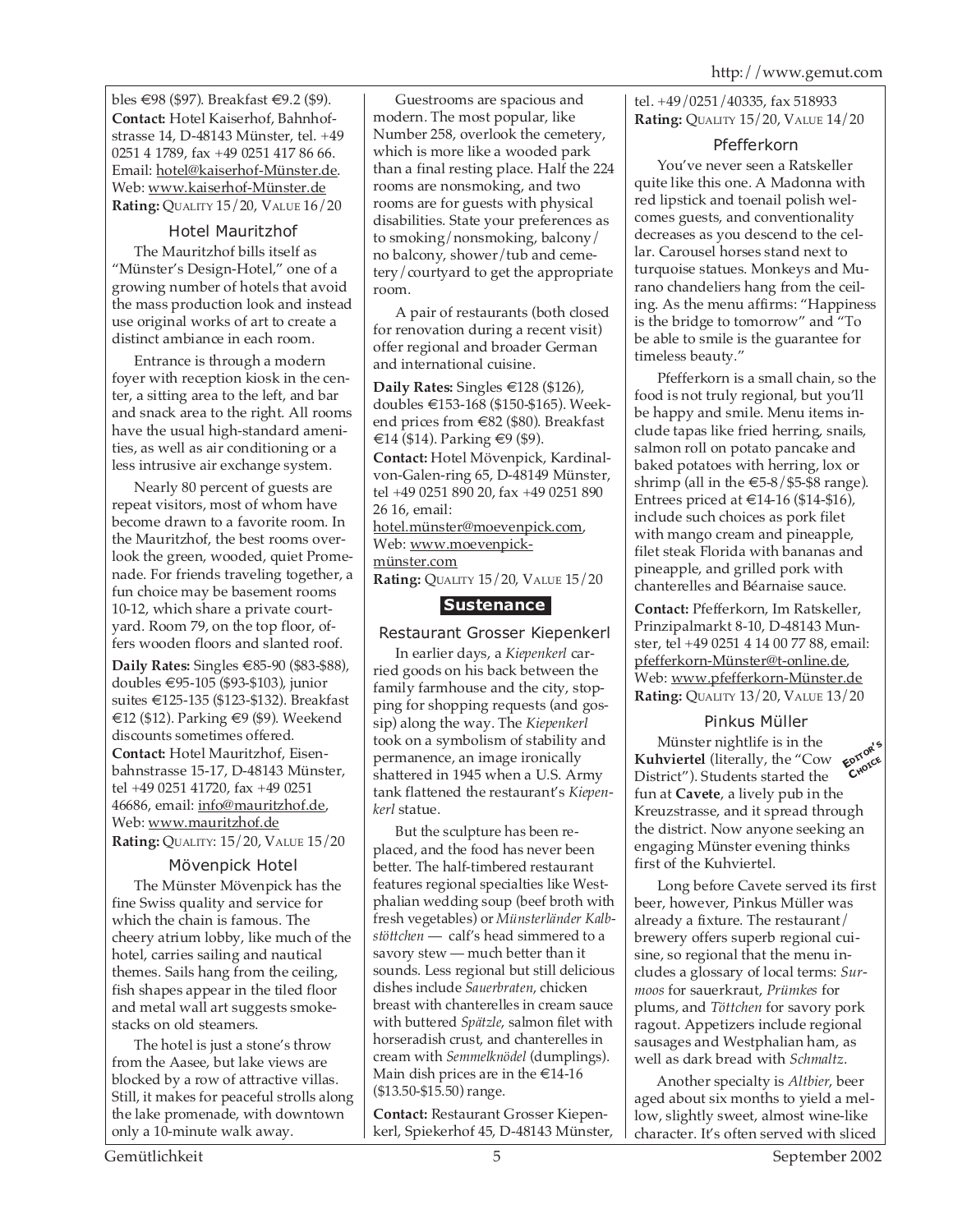fresh peaches or strawberries at €2.25 (\$2.20) for a quarter liter, versus  $£1.70$ (\$1.66) for regular *Altbier*.

Food prices are moderate with entrees ranging from €7 to €19 (\$7- \$19). Typical choices are pork hock with *Sauerkraut* and pureed potatoes (wonderful, albeit artery clogging), steak topped with baked cheese, medallions of pork, and pork filet with *Prümkes* and plum sauce. Dessert has to include *Rote Grütze* — a sweetened ragout of fresh berries, topped with cream or vanilla ice cream.

"Pinkus," known to his parents as Carl, was sixth in a line of nine Müllers since the restaurant opened in 1806. Locals delight in explaining his name, a derivation of the German word "to tinkle." When Carl was a teenager, he and some friends made off with vast quantities of beer from his parents' brewery. After considerable consumption, he felt full of both self and bladder and bet he could put out the town's lights. He made a valiant effort and was henceforth known as "Tinkler." Today, the restaurant is owned by Pinkus' son, Hans (no known nickname) and his wife Annemarie.

**Contact:** Pinkus Müller, Kreuzstr. 4- 10, tel. +49/0251/45151, fax 57136, email: www.pinkus-muenster.de, web: info@pinkus-mueller.de **Rating:** QUALITY 17/20, VALUE 17/20

#### **Stuhlmacher**

Next to the quirky and fun Pfefferkorn is the more traditional Stuhlmacher, with laid-back but attentive service. Upstairs, the restaurant is somewhat formal and reserved; the downstairs is more pub-like and inspired the immediate downing of a "wild and sweet" Stuhlmacher lager.

The cuisine is decidedly regional and takes advantage of seasonal fruits and vegetables such as chanterelles, lima beans and strawberries. For example, pea soup is rich and hearty with bits of ham, sausage and bacon. Lima beans are in season in August and not to be missed, simmered in rich gravy with ham, thick bacon and Westphalian sausage. Likewise, chanterelles are the rage in midsummer and served in delightful combinations, such as in herbed

cream sauce with bread dumplings. Desserts include *Rote Grütze* and black bread pudding, the moist wedges of seasoned pudding served with a berry sauce and ice cream. Entrees range from €8 to €22 (\$8-\$22).

**Contact:** Stuhlmacher, Prinzipalmarkt 6-7, D-48143 Münster, tel. +49/ 02544877

**Rating:** QUALITY 16/20, VALUE 16/20

#### Patata

If you're in the mood for something fast, cheap and nourishing, don't care much about the setting and curse every McDonald's you see, then try Patata. It's little more than a storefront, and just about the only item on the menu is French fries, almost all for less than  $\epsilon$ 2 (\$2). The choice of toppings includes salsa, cheeses, curry, pesto yogurt and "hunter's style." The Prinzipalmarkt is just steps away.

**Contact:** Patata, 20 Rothenburg, D-48143 Münster

**Rating:** QUALITY 11/20, VALUE 14/20

#### *GUTSHOTEL Continued from page 1*

Ten minutes walk from the hotel is a small pier where day-trip riverboats stop for passengers. Easy river rides southwest to Trier and northeast to Bernkastel-Kues are available, with time for lunch and sightseeing. The Gutshotel's location, about 25 miles from Trier, invites an auto exploration in both directions of the Mosel with its spectacular, steeply tiered vineyards, its castles and wineries. Since there is highway on both sides of the river, you won't have to do much step retracing. Bernkastel Kues is 12 miles to the northeast, Cochem is 30 miles in the same direction and Koblenz about 64. The village of Neumagen-Dhron conducts a wine festival; this year on Sept. 20-22.

Like many country inns, the Gushotel's public rooms have the feel and atmosphere of a private residence. On one visit we arrived around noon, before our room was ready, and were shown to a beautifully furnished salon with wide windows looking over the river and offered a refreshment, courtesy of the management.

The best room in the house is the converted attic, a large, airy space with hardwood floors and peaked ceiling. It comprises the hotel's entire top floor and is perhaps as large as 18 by 40 feet. There are dormer windows on three sides, a tiny kitchenette at one end and twin beds on the other. In the middle of the room is a cluster of furnishings including couch, easy chair, coffee table and television.

Downstairs, the restaurant is in narrow rooms across the front of the hotel with views of the Mosel and access to the terrace through several French doors. Carefully prepared multicourse dinners (lunch is served only on Saturday and Sunday) range from about \$25 to \$42 per person, not including beverages. The half-board arrangement — dinner included in the room price — adds  $\epsilon$ 25 (\$24). The food, though not aspiring to the top level, is several notches above German *Gästehof* fare. The restaurant is best-known for its lamb and fish dishes. We found little to criticize in a poached salmon filet finished in a tarragon butter sauce, served with threads of vegetables and a single crayfish, or in a piece of grilled venison whose somewhat untamed flavor was nicely countered by a side of tart cherry sauce and a mound of sauteed, buttery chanterelles. As one might expect, the wine list is heavy with von Kesselstatt offerings.

This is fine small hotel, with style and character — a wonderful bargain.

**Daily Rates:** Singles €67, doubles €85 to €99 (\$83-\$97), apartment €138 (\$135)

**Contact:** Gutshotel Reichsgraf von Kesselstatt, Balduinstr. 1, Obere Mühlbrücke 9, Neumagen Dhron, D-96049, phone +49/0951/25183, 26651 **Rating:** QUALITY 16/20, VALUE 19/20

# **Inside Travel**

#### **River Boat Pass**

**KD River Cruises** sells a one-day pass for \$25. It is valid for one day on any of KD's day ships except the Rheinjet for which a special supplement is required. Present the pass on any KD ship and enjoy all sched-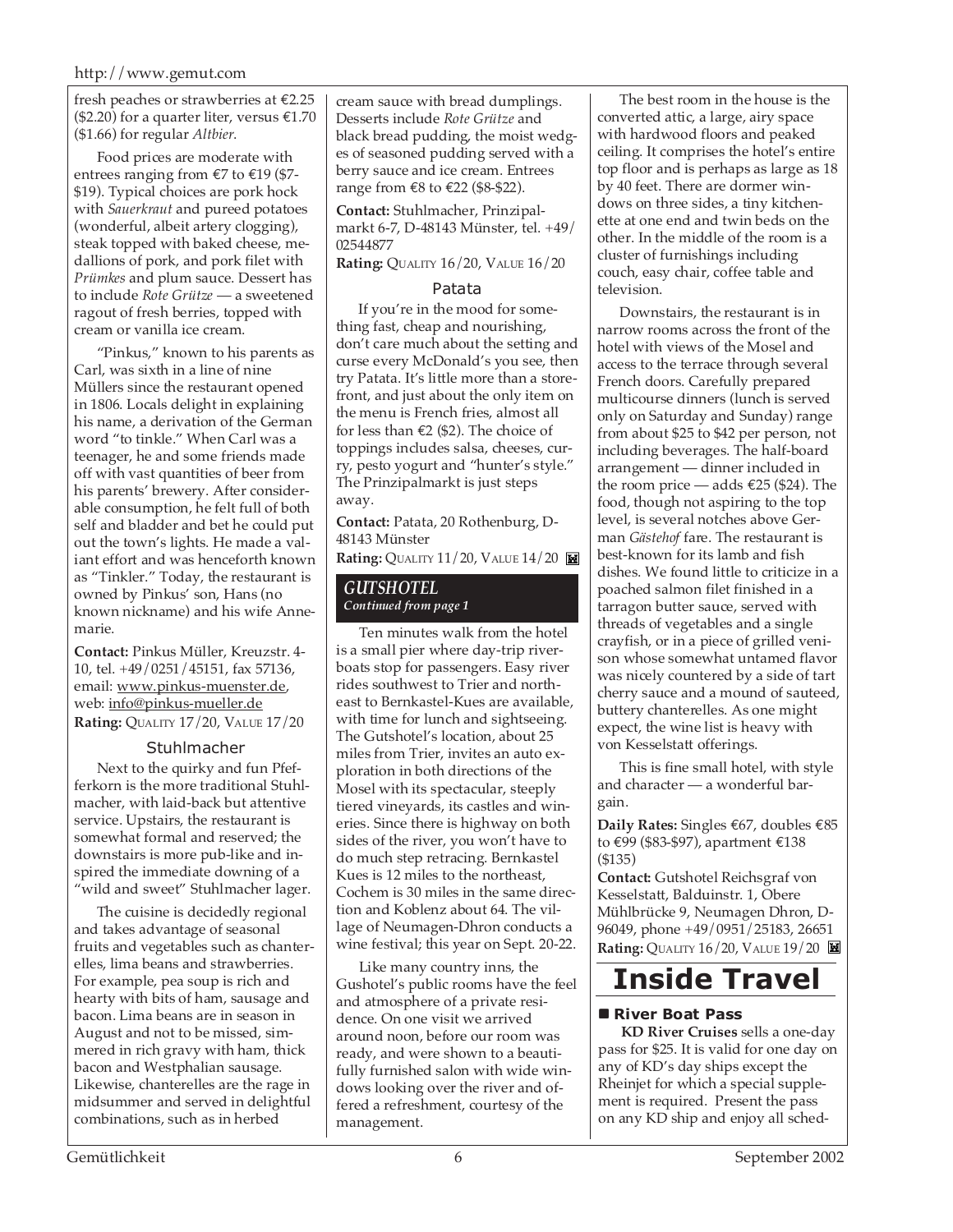uled KD day-cruises, round trips and evening cruises on the Rhine and Mosel rivers for an entire day. Passholders may change ships and take as many cruises as time allows in one day. No reservation is required. Phone 800-346-6525 or visit www.rivercruises.com/oneday.htm

# **Protect Your Miles**

Nervous about frequent flyer miles that could evaporate if your favorite airline goes out of business? You can insure them for \$119 per year or \$214 for two years. The company is **AwardGuard** in Colorado Springs. Contact: 800-487-8893, web: www.privilegeflyer.com.

# **Factory Car Deal**

Long-time subscriber, W. B. Dantone of Houston, tells *Gemütlichkeit* that the best current factory automobile purchase deal is with **Volvo**. For delivery in Sweden, Volvo is offering a substantial discount off U.S. prices plus a two round-trip transatlantic air tickets and one night's hotel accommodations.

# **Gas In Europe Under \$3**

Mr. Dantone also notes that the lowest gasoline prices in Europe are in Luxembourg. Just across the German border, near Trier, the world's largest **Esso** station pumps out unleaded fuel at about \$2.60 per gallon vs. about \$4 for the rest of Europe.

#### **Teddy Bear Exhibition** The **Schynige Platte Mountain**

**Hotel**, high in the Jungfrau region of the Swiss Alps, offers a display of more than 1600 teddy bears from the private collection of Theresia Bodenmann. In one room, the Bearbeats, a teddy bear rock band performs for an audience of hundreds of other bears. Elsewhere are valuable Stieff bears, polar bears, panda bears, koala bears, and wooden bears from Russia. Bears on a cot listen to bedtime stories and there is a mysterious teddy castle with witches, wizards, knights, ladies and court jesters.

Each adult passenger taking the train to the Schynige Platte — it's the only way to get there — may take two children (to age 15) free to Teddyland. Contact: Jungfrau Railways, Harderstrasse 14, CH-3800 Interlaken, tel. +41/033/828 72 33, fax 828 72 60, email: info@jungfrau.ch, web:

www.jungfraubahn.ch

# ■ Contemporary Art in Berlin

The 7th annual **Art Forum Berlin**, featuring contemporary art and emerging artists, runs Sept.26-30 at the Berlin Fairgrounds. The gathering of artists, dealers, collectors, critics and patrons will attract 24,000 to its 160 galleries displaying cutting-edge painting, sculpture, installations, photography and multimedia presentations. Info: Berlin Exhibition Grounds, Entrance Hall 21, Masurenallee, Berlin-Charlottenburg. Tickets €8-12, (\$8-\$12).

# **World Heritage Status for Rhine**

A 65-kilometer stretch of Germany's Upper Middle Rhine Valley, known as the **Romantic Rhine** with castles, historic towns and vineyards, has been designated a **UNESCO World Heritage Site**. The region joins the recently-selected medieval Baltic towns of Wismar and Straslund on the UNESCO list. There are now 27 World Heritage Sites in Germany. Info: www.unesco.org.

# **Two-Day Rothenburg Deal**

Rothenburg's venerable and atmopheric **Hotel Eisenhut** offers a two-day vacation package for €218 (\$214) through December 21.The deal includes two nights hotel accommodations, breakfasts, welcome cocktail, Franconian-style dinner, candlelight dinner, a carriage ride through the town, museum visits, and a walk with the town's nightwatchman.

Contact: Hotel Restaurant Eisenhut, Herrngasse 3-5/7, D-91541 Rothenburg, tel. +49/09861/70 50, fax: 70 54, email: hotel@eisenhut.com, web: www.eisenhut.com

# **Frankfurt-Köln Fast Train**

Rail travel times between Frankfurt and Cologne, were reduced by one hour on August 1 when the **German Railroad (DB)** started service on its new \$6 billion, 186-mph high-speed rail line. The trip, which previously took 2 hours 14 minutes now takes just 1:14. Currently, 54 third-generation ICE 3 trainsets, traveling at speeds of 186 mph, provide hourly service between 6am and 8pm. There are stops at Frankfurt airport, Siegburg/Bonn, Montabur and Limburg-Süd. Additional trains will be put in service as passenger traffic increases.

By December 15, the new line will be completely integrated into the German rail network, with other stops along the Rhine-Main corridor, including a spur to Wiesbaden, and connections to other regions of Germany.

ICE 3 trains have laptop and audio connections as standard equipment for all passengers. In first class, passengers have video screens and individual reading lights. The cost of a Frankfurt-Cologne ticket purchased in the U.S. is \$64 first class and \$45 second class. A four-day German rail pass is \$260 first class and \$180 second class. A four-day Twin Pass two passengers traveling together is \$195 or \$135.

**Tip:** Trains that operate on the old schedule – 2 hours 14 minutes — still run on this route. Purchased in Germany, the one-way ticket prices are €50.60 (\$49.60) first class and €35 (\$35) second class.

# **Low Cal Swiss Chocolate**

**Lindt & Sprüngli**, Swiss chocolate maker par excellence, will launch a "reduced sugar" line in the U.S. market in October. According to Switzerland Tourism, the product "tastes like real Lindt Chocolate because it is real Lindt Chocolate." As a first step, offerings will include boxed chocolates as well as milk chocolate and dark chocolate bars. After that, the company will roll out two new boxed chocolate offers: "Lindt Fine Chocolates - a typical American assortment" and "Swiss Tradition - the European style."

# **Vienna Music Update**

**Vienna Staatsoper** 2002/03 season highlights: *Carmen* will be performed six times between September 29, 2002 and June 30, 2003. *Das Rheingold* will be held once this year on October 16, 2002. Seven performances of *La Boheme* are scheduled between December 13, 2002 and June 19, 2003

Ballet: The *Nutcracker* plays six times between December 7 and January 5, and *Romeo and Juliet* has four performances from January 24 to February 10.

Tickets for both the Staatsoper and **Volksoper** can be obtained one month prior to the date of performance. Call 011/43/1/513 15 13M